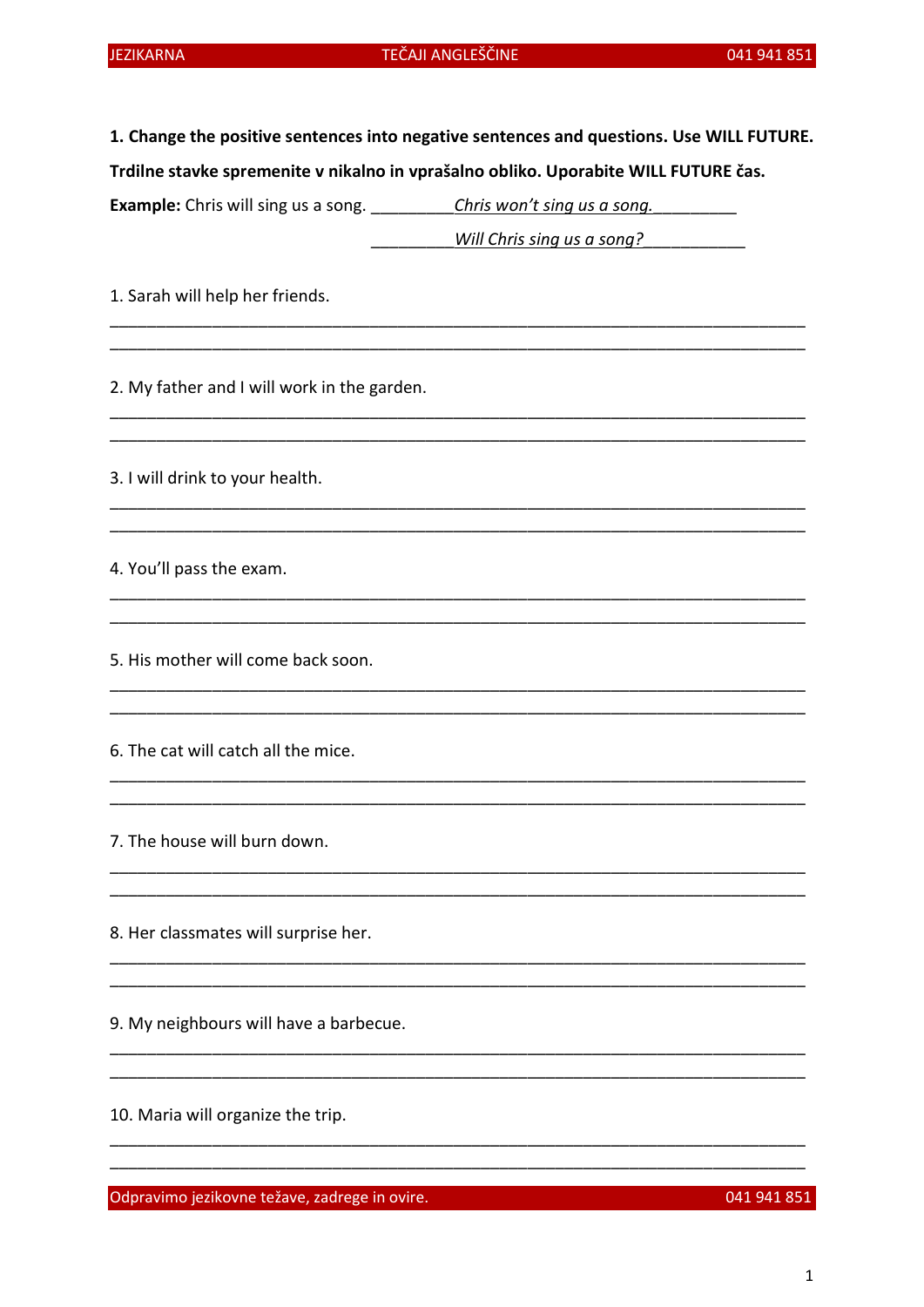\_\_\_\_\_\_\_\_\_\_\_\_\_\_\_\_\_\_\_\_\_\_\_\_\_\_\_\_\_\_\_\_\_\_\_\_\_\_\_\_\_\_\_\_\_\_\_\_\_\_\_\_\_\_\_\_\_\_\_\_\_\_\_\_\_\_\_\_\_\_\_\_\_\_\_ \_\_\_\_\_\_\_\_\_\_\_\_\_\_\_\_\_\_\_\_\_\_\_\_\_\_\_\_\_\_\_\_\_\_\_\_\_\_\_\_\_\_\_\_\_\_\_\_\_\_\_\_\_\_\_\_\_\_\_\_\_\_\_\_\_\_\_\_\_\_\_\_\_\_\_

\_\_\_\_\_\_\_\_\_\_\_\_\_\_\_\_\_\_\_\_\_\_\_\_\_\_\_\_\_\_\_\_\_\_\_\_\_\_\_\_\_\_\_\_\_\_\_\_\_\_\_\_\_\_\_\_\_\_\_\_\_\_\_\_\_\_\_\_\_\_\_\_\_\_\_ \_\_\_\_\_\_\_\_\_\_\_\_\_\_\_\_\_\_\_\_\_\_\_\_\_\_\_\_\_\_\_\_\_\_\_\_\_\_\_\_\_\_\_\_\_\_\_\_\_\_\_\_\_\_\_\_\_\_\_\_\_\_\_\_\_\_\_\_\_\_\_\_\_\_\_

\_\_\_\_\_\_\_\_\_\_\_\_\_\_\_\_\_\_\_\_\_\_\_\_\_\_\_\_\_\_\_\_\_\_\_\_\_\_\_\_\_\_\_\_\_\_\_\_\_\_\_\_\_\_\_\_\_\_\_\_\_\_\_\_\_\_\_\_\_\_\_\_\_\_\_ \_\_\_\_\_\_\_\_\_\_\_\_\_\_\_\_\_\_\_\_\_\_\_\_\_\_\_\_\_\_\_\_\_\_\_\_\_\_\_\_\_\_\_\_\_\_\_\_\_\_\_\_\_\_\_\_\_\_\_\_\_\_\_\_\_\_\_\_\_\_\_\_\_\_\_

\_\_\_\_\_\_\_\_\_\_\_\_\_\_\_\_\_\_\_\_\_\_\_\_\_\_\_\_\_\_\_\_\_\_\_\_\_\_\_\_\_\_\_\_\_\_\_\_\_\_\_\_\_\_\_\_\_\_\_\_\_\_\_\_\_\_\_\_\_\_\_\_\_\_\_ \_\_\_\_\_\_\_\_\_\_\_\_\_\_\_\_\_\_\_\_\_\_\_\_\_\_\_\_\_\_\_\_\_\_\_\_\_\_\_\_\_\_\_\_\_\_\_\_\_\_\_\_\_\_\_\_\_\_\_\_\_\_\_\_\_\_\_\_\_\_\_\_\_\_\_

\_\_\_\_\_\_\_\_\_\_\_\_\_\_\_\_\_\_\_\_\_\_\_\_\_\_\_\_\_\_\_\_\_\_\_\_\_\_\_\_\_\_\_\_\_\_\_\_\_\_\_\_\_\_\_\_\_\_\_\_\_\_\_\_\_\_\_\_\_\_\_\_\_\_\_ \_\_\_\_\_\_\_\_\_\_\_\_\_\_\_\_\_\_\_\_\_\_\_\_\_\_\_\_\_\_\_\_\_\_\_\_\_\_\_\_\_\_\_\_\_\_\_\_\_\_\_\_\_\_\_\_\_\_\_\_\_\_\_\_\_\_\_\_\_\_\_\_\_\_\_

11. The trees will grow very fast.

12. Oliver's car will break down again.

13. I'll send you the report in the morning.

14. Anna will scold her daughter for being late.

15. We'll shake his hand.

2. Arrange the mixed-up words into correct sentences. Use will future tense.

Pomešane besede sestavite v pravilne stavke v will future tense načinu.

**Example:** home / by train / go / will / She  $\frac{She\ will\ go\ home\ by\ train.}{2}$ 

Odpravimo jezikovne težave, zadrege in ovire. 041 941 851